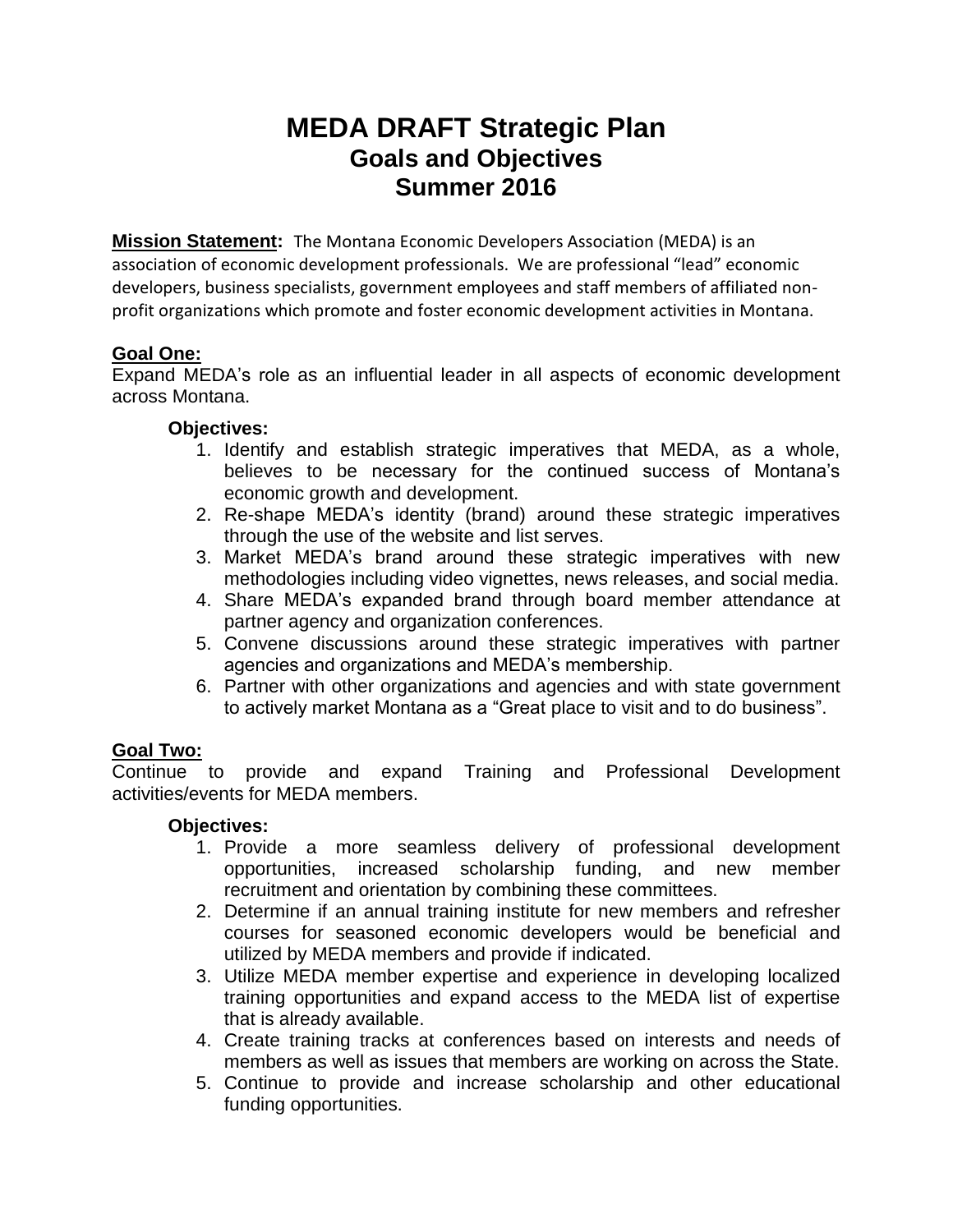- 6. Continue to provide and expand pre-conference training opportunities using a mix of regional, state-based, and out-of-state providers and trainers
- 7. Support and encourage the natural development of mentoring opportunities through networking and training opportunities.
- 8. Explore best economic development practices in other States using MEDA's partnership with NADO and individual connections with other State Economic Development organizations and agencies and share through pre-conference trainings.

## **Goal Three:**

Improve communications and working relationships with partner agencies and organizations.

## **Objectives:**

- 1. Create and maintain a matrix of partner agency and organization conferences and/or training opportunities.
- 2. Assign at least one Board Member to attend each of these conferences and/or training opportunities where possible.
- 3. Provide portable marketing materials for assigned Board Members to use at conferences, etc.
- 4. Convene discussions around strategic imperatives with partner agencies and organizations with MEDA serving as host.
- 5. Convene discussions around legislative issues with partner agencies and organizations before and during each legislative session.
- 6. Add partner agency and organization leadership to MEDA list serves and mailing lists including state and federal agency partners.
- 7. Invite agency and organization leadership to MEDA conferences and training opportunities and provide free or reduced registration for those attending.

# **Goal Four:**

Improve and expand member communication and partnering within MEDA.

#### **Objectives:**

- 1. Continue and expand access to the list serve and newsletters for members and non-members.
- 2. Continue to improve and expand the website with the additions as suggested by members.
- 3. Utilize technology to improve and expand access to webinars, training opportunities and materials, and to share success stories, answer questions, and promote MEDA member networking and partnering.
- 4. Facilitate greater member involvement by setting strategies and policies based on feedback, surveys, facilitated discussions, etc. through surveys, evaluations and questionnaires.

# **Part Five: Conclusion**